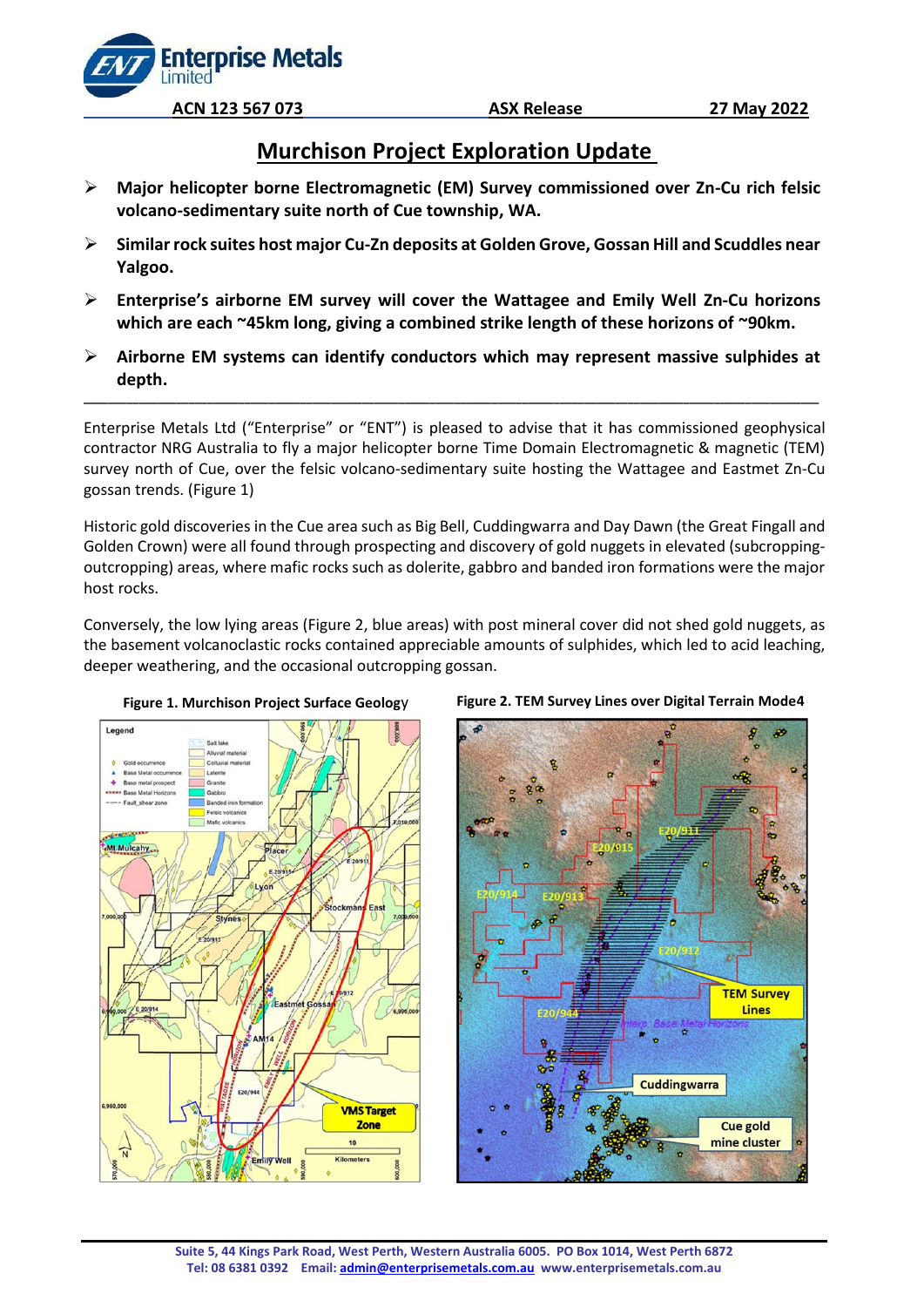Modern exploration in the area commenced in 1971, with copper-zinc exploration based around prospects either defined by gossan sampling (and therefore limited to the small windows of outcrop, for example, around Wattagee Hill and the Eastmet Gossan), or areas of anomalous conductivity defined in relatively primitive airborne electromagnetic surveys which were effective only in areas of nil to shallow transported cover (for example, at Emily Well).

Esso and others in the 1970's intersected significant downhole widths and grades of copper-zinc sulphide mineralization at the AM14 and Eastmet Gossan prospects. (Refer ENT: ASX releases 9 Oct & 3 Nov 2017, 24 May 2018 & 30 Sept 2019.) Although these historic copper- zinc intersections were sub-economic, they are significant as VMS style deposits can occur in clusters and along strike within distinct stratigraphic horizons.

The Wattagee and Emily Well horizons in Enterprise's Murchison Project are each approximately 45km long, giving a combined strike length of these stratigraphic horizons of some 90km.

From 1987 onwards, the industry exploration focus shifted to gold, with soil sampling, rotary air blast drilling ("RAB") and reverse circulation ("RC") drilling defining gold anomalism throughout the western and northern parts of the project area.

## **Enterprise's Murchison Base Metal Exploration Program**

While there has been considerable historical exploration undertaken for gold in the western part of Enterprise's Murchison Project, there has been no significant modern electrical geophysical surveys undertaken over the Wattagee and Emily Well VMS trends. In addition, airborne EM systems have improved dramatically since the 1970's. Modern helicopter borne TEM surveys offer high resolution and effective signal to noise ratio from large loops suspended 30m-40m above the ground.

Enterprise's TEM survey consists of 91 east-west lines 400m apart and totals some 624 line km's. The survey covers Enterprise's Prospecting Licences 20/2302 and P20/2303, the eastern half of E20/944, the Wattagee horizon in E20/913, the Emily Well horizon in E20/912, and the interpreted NW continuation of these two horizons up to the northern limit of E20/911.

NRG's Xcite™ system when compared to all other AEM technologies available in the market is uniquely qualified and is unparalleled in its abilities. It is the only system that offers early time (near surface) resolution due to its very fast transmitter pulse turn-off speed, coupled with late time (deep penetrating) performance in a single pulse waveform.

**The streaming data provides an along line resolution of ~0.5m with uninterrupted 'soundings' from near surface to >300m depth of investigation. No other AEM system can offer this level of resolution laterally and vertically.**

Based on the TEM results, Enterprise intends to follow up with ground based Moving Loop EM (MLEM) surveys and RC drilling. Due to weather constraints, the commencement date of the survey is currently uncertain.

### **About Enterprise's Murchison Project**

Enterprise acquired much of its current Murchison tenure by purchasing unlisted Calypso Minerals Pty Ltd in December 2018. Extra tenements were subsequently added to bring the total project area to 823km<sup>2</sup>.

Between 1 April 2019 and 17 January 2022, Enterprise's Murchison Project was managed and wholly funded by Evolution Mining Ltd ("Evolution" or "EVN") whose focus was on a major gold exploration program on the western mafic sequence containing the northern extension of the Big Bell Shear Zone. (Refer EVN: ASX release 1 April 2019).

A detailed gravity survey (250m x 250m) was completed by Evolution over the eastern felsic volcanosedimentary suite referred to in this report, but no electrical geophysics or drilling was undertaken, and Evolution withdrew from the Farm-in Joint Venture on 17 January 2022 with no retained interest.